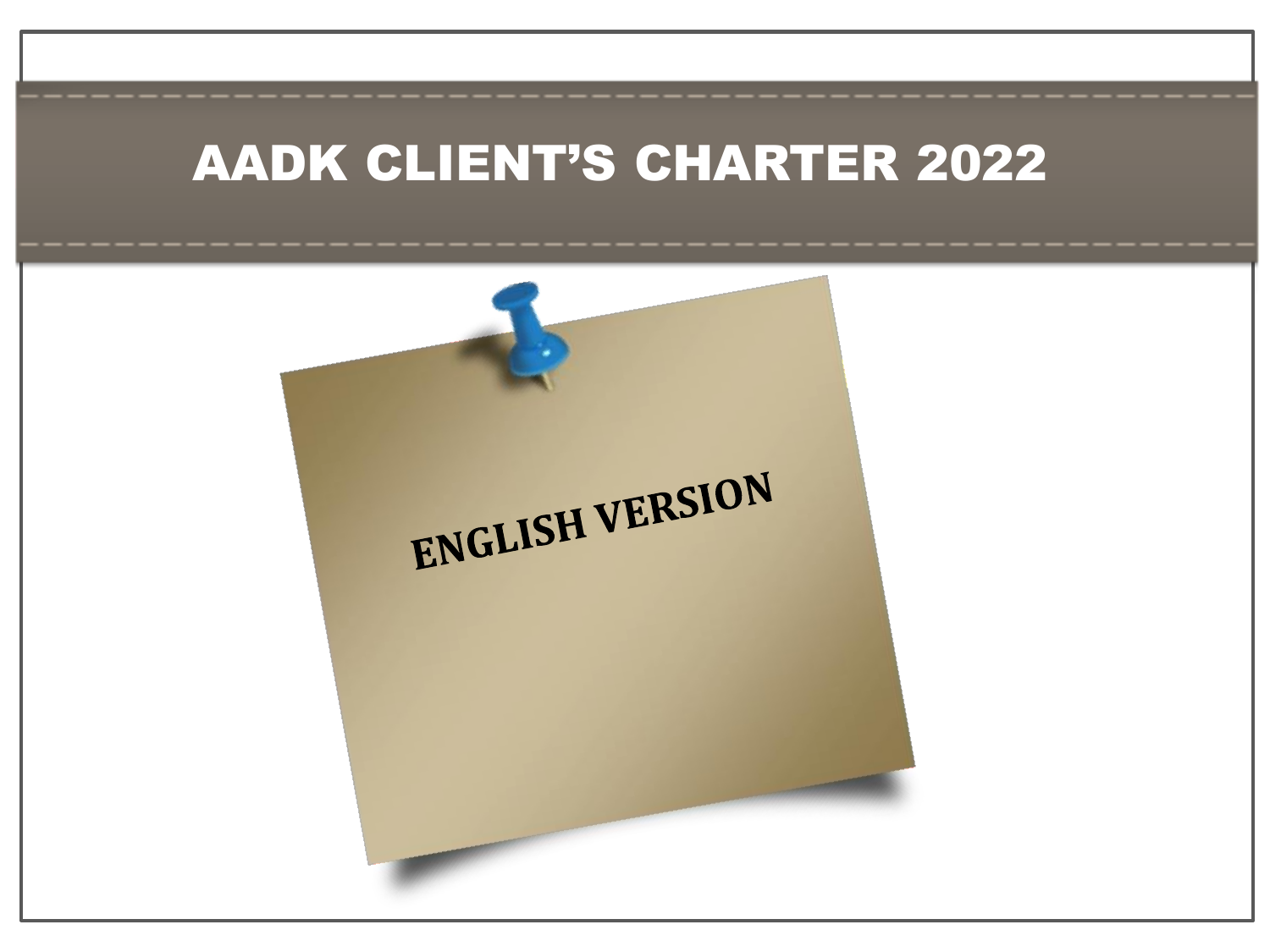## AADK CLIENT'S CHARTER ACHIEVEMENT MARCH 2022

| No. | <b>PROMISES MADE</b>                                                                                                                                  | <b>Within The Allocated Time /</b><br><b>Client's Charter Standard</b> |                        | <b>Exceed The Allocated</b><br><b>Time / Client's Charter</b><br><b>Standard</b> |                                    | <b>Total Of</b><br><b>Services</b> |
|-----|-------------------------------------------------------------------------------------------------------------------------------------------------------|------------------------------------------------------------------------|------------------------|----------------------------------------------------------------------------------|------------------------------------|------------------------------------|
|     |                                                                                                                                                       | <b>Total</b><br>(Number Of<br><b>Services)</b>                         | <b>Percentage</b><br>% | <b>Total</b><br>(Number Of<br><b>Services)</b>                                   | <b>Percentage</b><br>$\frac{9}{6}$ | <b>Offered</b>                     |
| 1.  | Application of Exhibition and Preventive<br>Drug Education Program:                                                                                   |                                                                        |                        |                                                                                  |                                    |                                    |
|     | i)<br>To certify the approval of application<br>within one (1) day                                                                                    | 229                                                                    | 100%                   |                                                                                  | 0%                                 | 230                                |
|     | ii)<br>To respond on the above application<br>within seven (7) days                                                                                   |                                                                        |                        |                                                                                  |                                    |                                    |
| 2.  | To provide consultation services related<br>to preventive education within 14 days<br>from the date of application                                    | 156                                                                    | 100%                   |                                                                                  |                                    | 156                                |
| 3.  | To inform the admission of the PUSPEN<br>clients to their families in a period not<br>more than fourteen (14) days from the<br>date of the admission; | 991                                                                    | 100%                   | $\Omega$                                                                         | $0\%$                              | 991                                |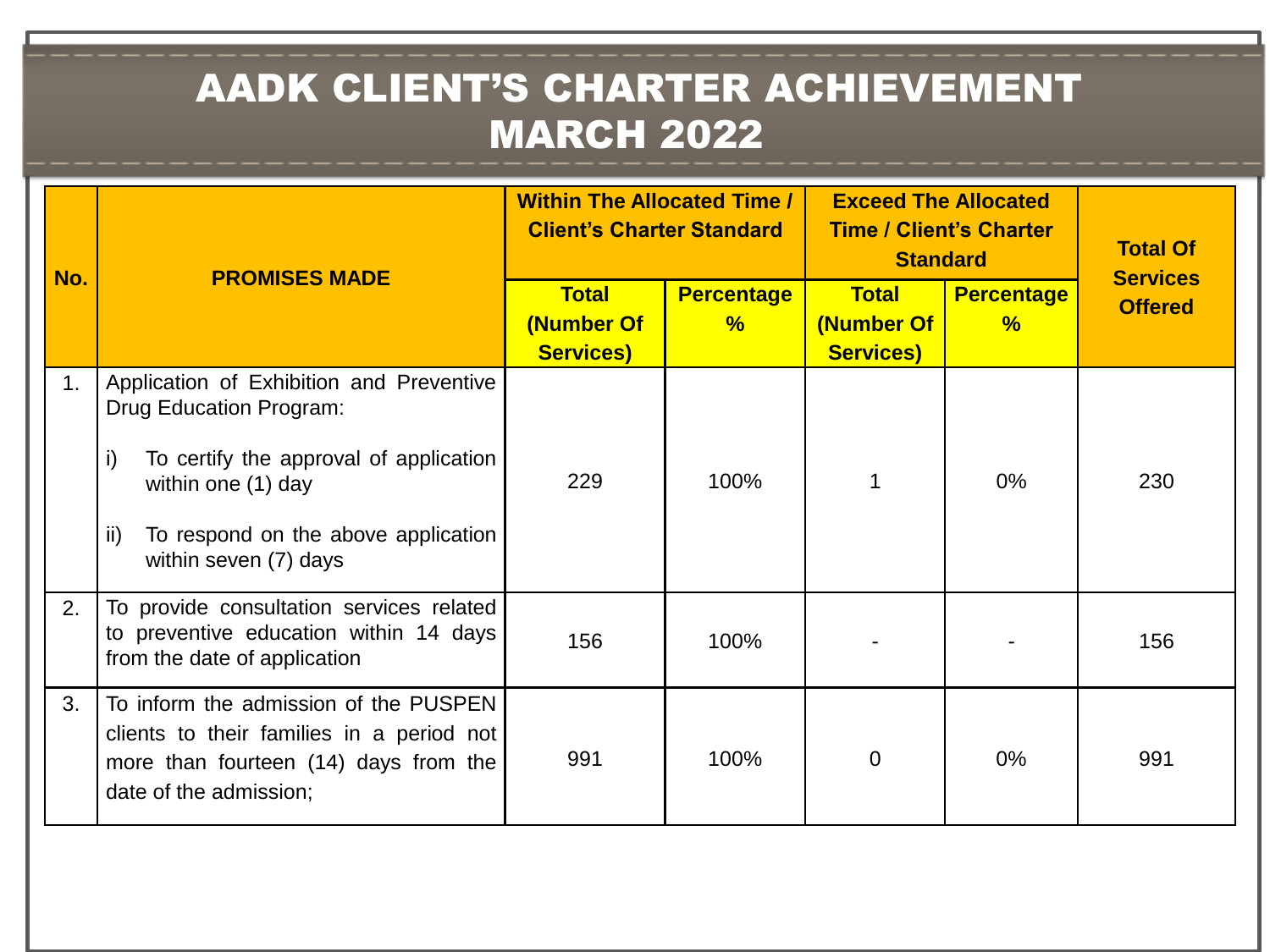## AADK CLIENT'S CHARTER ACHIEVEMENT MARCH 2022

| No. | <b>PROMISES MADE</b>                                                                                                                                                                               | <b>Within The Allocated Time</b><br>/ Client's Charter Standard |                                    | <b>Exceed The Allocated</b><br><b>Time / Client's Charter</b><br><b>Standard</b> |                        | <b>Total Of</b>                   |
|-----|----------------------------------------------------------------------------------------------------------------------------------------------------------------------------------------------------|-----------------------------------------------------------------|------------------------------------|----------------------------------------------------------------------------------|------------------------|-----------------------------------|
|     |                                                                                                                                                                                                    | <b>Total</b><br>(Number Of<br><b>Services)</b>                  | <b>Percentage</b><br>$\frac{9}{6}$ | <b>Total</b><br>(Number Of<br><b>Services)</b>                                   | <b>Percentage</b><br>% | <b>Services</b><br><b>Offered</b> |
| 4.  | To provide treatment and rehabilitation services<br>in accordance with client needs at least one (1)<br>program a month to compliant client.                                                       | 200,759                                                         | 97%                                | 6,860                                                                            | 3%                     | 207,619                           |
| 5.  | Provide feedbacks of complaints regarding drug<br>addictions to the complainant within three (3)<br>working days from the date the complaint was<br>received;                                      | 803                                                             | 95.7                               | 36                                                                               | 4.3                    | 839                               |
| 6.  | Provide the result of the application of People<br>Under Surveillance to leave the residential area<br>permanently within fourteen (14) working days<br>from the date the application was received | 250                                                             | 100                                |                                                                                  |                        | 250                               |